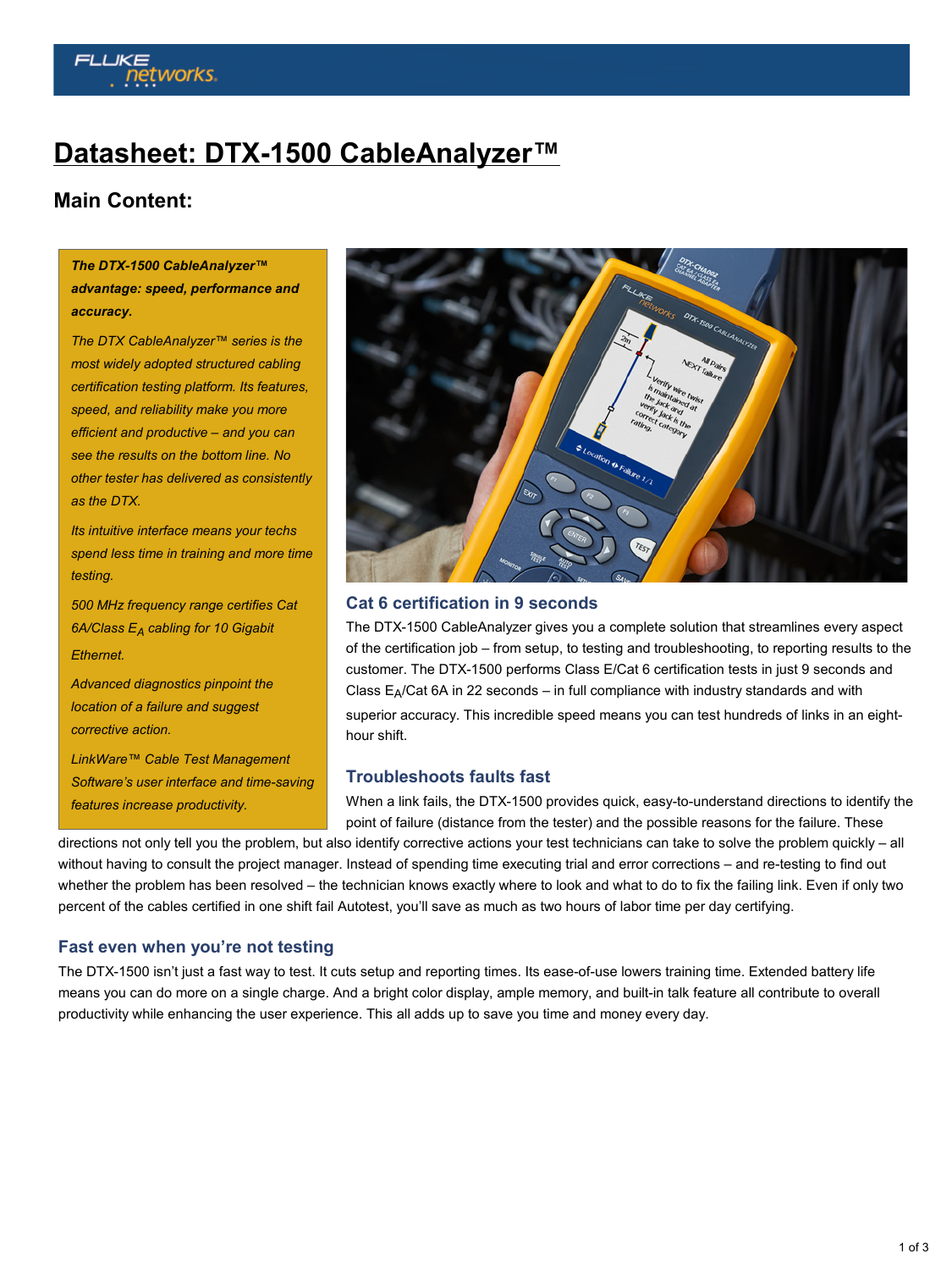

| <b>Ordering Information</b> |                                                                                                                                                                                                                                                                                                                                                                            |  |
|-----------------------------|----------------------------------------------------------------------------------------------------------------------------------------------------------------------------------------------------------------------------------------------------------------------------------------------------------------------------------------------------------------------------|--|
| Model                       | <b>Description</b>                                                                                                                                                                                                                                                                                                                                                         |  |
| DTX-1500                    | DTX-1500 CableAnalyzer includes:<br>• DTX-1500 CableAnalyzer with lithium-ion battery pack<br>• DTX-1500 SmartRemote with lithium-ion battery pack<br>$\bullet$ Two Cat 6A/Class $E_A$ channel adapters<br>• One 6-inch (15 cm) RJ45 reference patch cord<br>• Carrying case<br>• USB cable for PC communications<br>• Two AC adapters<br>• DTX-1500 Getting Started Guide |  |
| DTX-PLA002S                 | Cat 6A/Class E <sub>A</sub> Permanent Link Adapters, set of 2                                                                                                                                                                                                                                                                                                              |  |
| DTX-PLA001                  | Permanent Link Adapter for use with DSP-PMxx Personality Modules                                                                                                                                                                                                                                                                                                           |  |
| <b>DSP-PMxx</b>             | Personality Modules for IDC and Legacy Cabling Systems for use with DTX-PLA001                                                                                                                                                                                                                                                                                             |  |
| DTX-CHA002S                 | Cat 6A/Class E <sub>A</sub> Channel Adapters, set of 2                                                                                                                                                                                                                                                                                                                     |  |
| DTX-COAX                    | Coax Cable Test Adapters, set of 2                                                                                                                                                                                                                                                                                                                                         |  |
| DTX-CHA021S                 | M12 4-Position Channel Adapters, set of 2                                                                                                                                                                                                                                                                                                                                  |  |
| DTX-LION                    | Lithium-Ion Battery Pack                                                                                                                                                                                                                                                                                                                                                   |  |
| LinkWare                    | LinkWare Cable Test Management Software (download at www.flukenetworks.com/linkware)                                                                                                                                                                                                                                                                                       |  |

| <b>Test Standards</b> |                                                                             |
|-----------------------|-----------------------------------------------------------------------------|
| TIA                   | Category 3, 5, 5e, 6, 6A per TIA 568-C.2 or TIA-1005                        |
| <b>ISO/IEC</b>        | Class C and D, E, $E_A$ certification per ISO/IEC 11801:2002 and amendments |
| <b>IEEE 802.3</b>     | 10BASE-T, 100BASE-TX, 1000BASE-T, 10GBASE-T                                 |